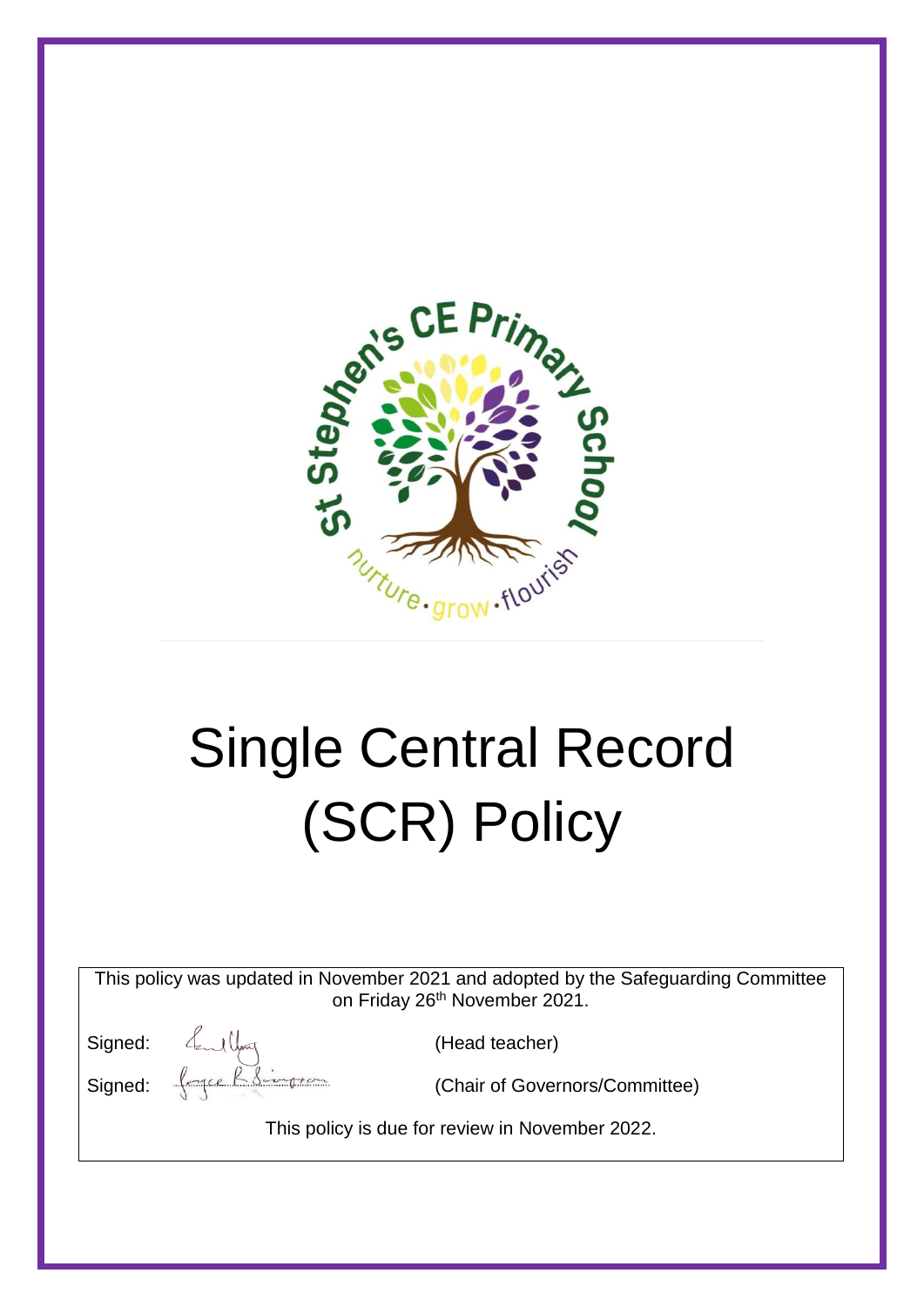# <span id="page-1-0"></span>**Contents**

[Statement of intent](#page-1-0)

- 1. [Legal framework](#page-3-0)
- 2. [Roles and responsibilities](#page-3-1)
- 3. [Contents of an SCR](#page-4-0)
- 4. [Storage](#page-5-0)
- 5. [Monitoring and review](#page-5-1)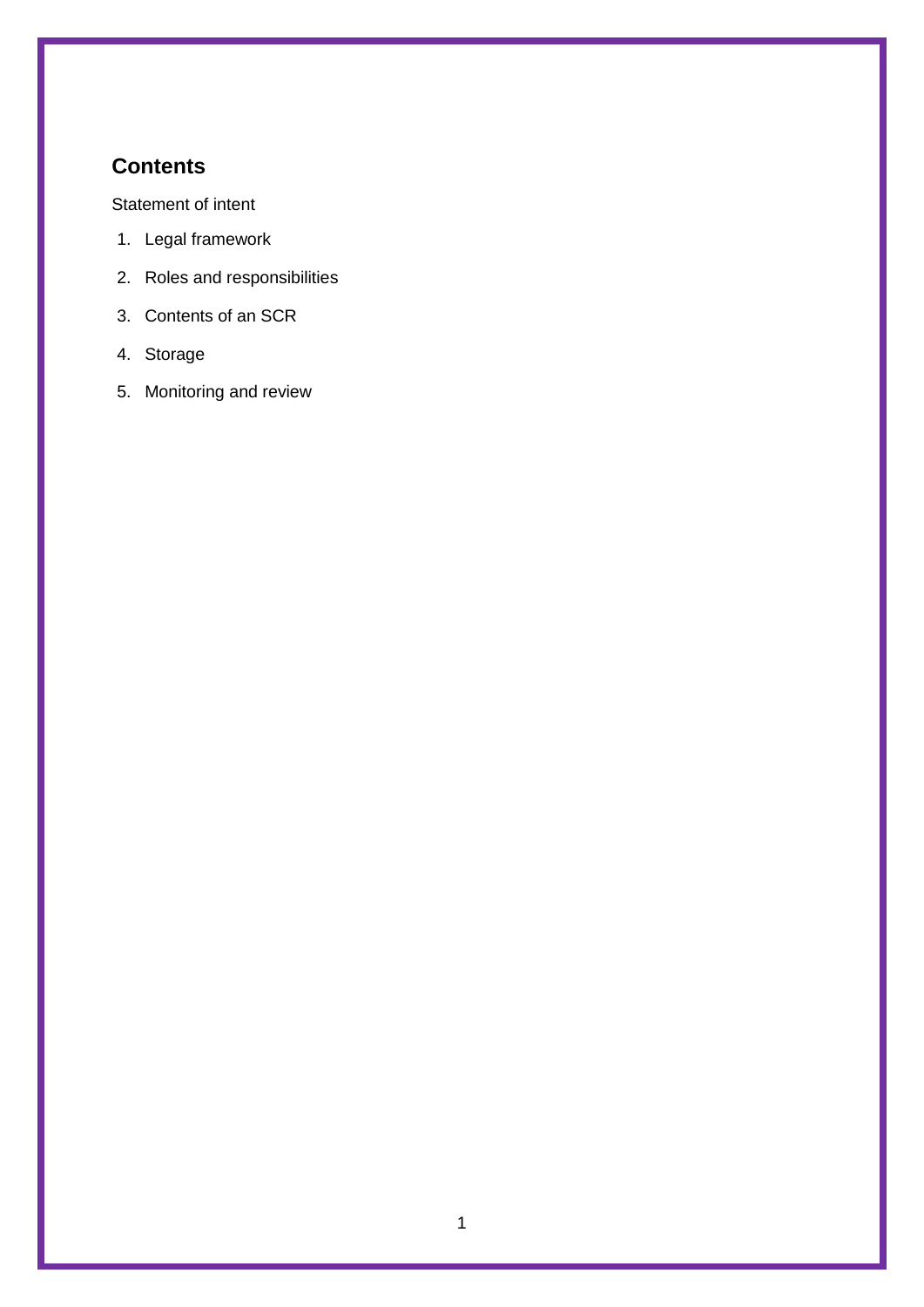#### **Statement of intent**

At St. Stephen's CE Primary School, we are committed to promoting the safety and wellbeing of our staff, pupils and visitors. Ensuring the safety of our school community is of paramount importance and, as a result, this policy has been created to establish a comprehensive safer recruitment procedure to help ensure the safety of pupils at school.

The maintenance of an SCR is required as part of this process as it provides schools with a record of all pre-employment checks, ensuring staff are safe to work in the school.

To ensure the school is recruiting suitable individuals for a role, employment checks will be carried out by the headteacher and the school business manager, in line with the school's Safer Recruitment Policy. The checks will include identity checks, right to work in the UK checks, varying levels of DBS checks depending on the role, as well as checks for staff who have lived or worked outside the UK so that any relevant events that occurred outside the UK can be considered.

This policy outlines the school's procedure for maintaining an up-to-date SCR in line with government statutory requirements and guidance.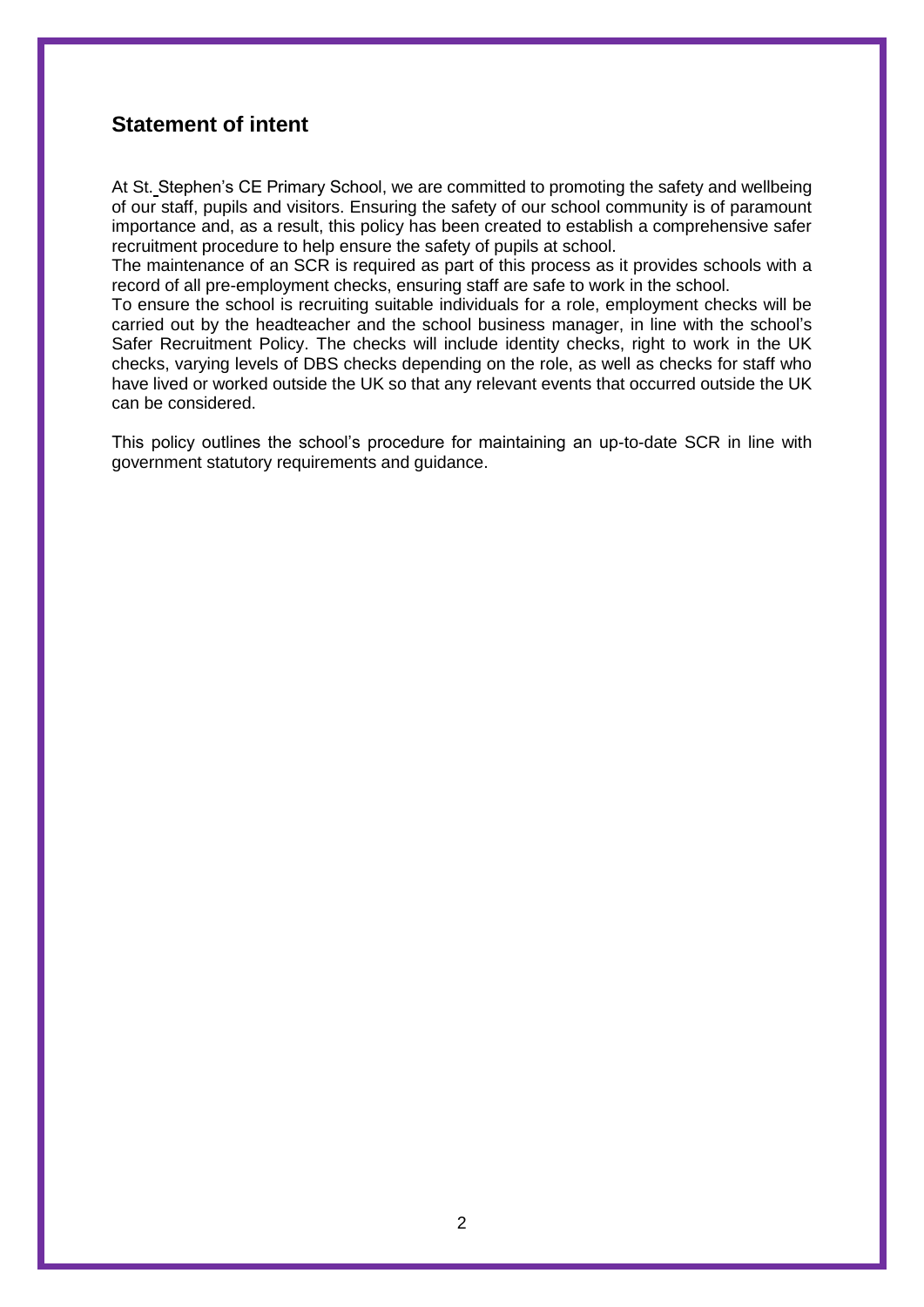## <span id="page-3-0"></span>**1. Legal framework**

This policy has due regard to all relevant legislation and statutory guidance including, but not limited to, the following:

- Data Protection Act 2018
- The UK General Data Protection Regulation (UK GDPR)
- Freedom of Information Act 2000
- Education Act 2002
- The School Staffing (England) Regulations 2009
- The School Staffing (England) (Amendment) Regulations 2014
- The Education (Pupil Referral Units) (Application of Enactments) (England) Regulations 2007
- DfE (2021) 'Keeping children safe in education 2021'

This policy operates in conjunction with the following school policies:

- Child Protection and Safeguarding Policy
- Data Protection Policy
- Safer Recruitment Policy

## <span id="page-3-1"></span>**2. Roles and responsibilities**

The headteacher is responsible for:

- Ensuring all prospective members of staff and all employed members of staff have the required level of DBS checks.
- Deciding whether any prospective member of staff who holds a criminal conviction is suitable to work within the school.
- Informing the LA of any decisions made regarding disclosure of information.
- Ensuring the identity of all existing and prospective employees.
- Ensuring an enhanced DBS check is carried out for any governors who do not already have one, including a barred list check if, in addition to their governance duties, a governor also engages in regulated activity.

The school business manager is responsible for:

- Maintaining an up-to-date SCR by updating it upon employment of any member of staff, as well as recording the identity and background checks made for other visiting staff to school.
- Ensuring any cover teachers, volunteers, contractors and/or any other visiting party to school hold the relevant level of security check, including a DBS check.
- Analysing whether any members of staff or returning volunteers, contractors or any other visiting party require an updated DBS check.
- Ensuring the school obtains legible copies of documentation used to prove workers' right to work in the UK, e.g. a copy of a passport.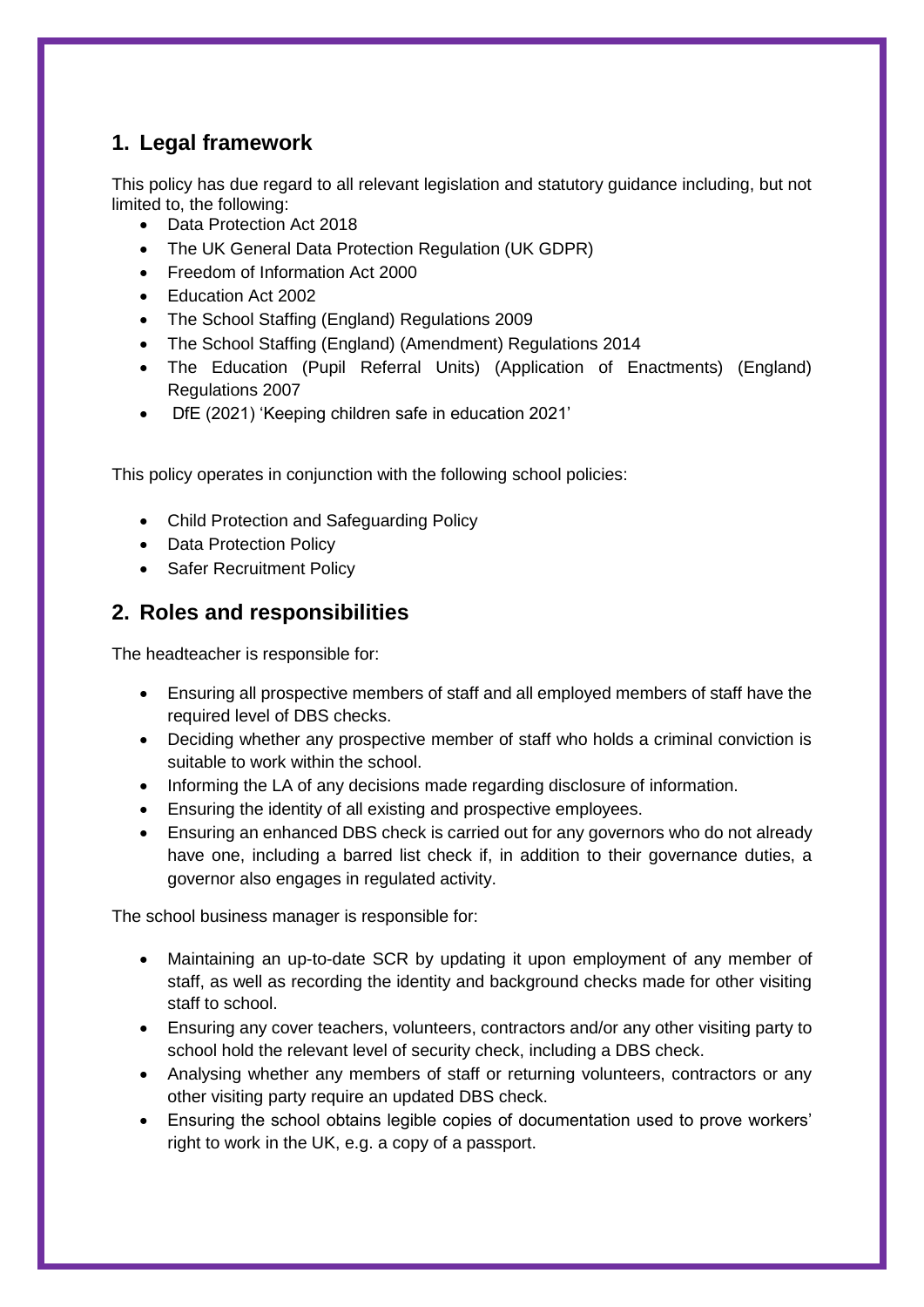- Ensuring that documentation evidencing workers' right to work in the UK is up-to-date, especially if visas have an expiry date on them.
- Informing the LA of any decisions made regarding DBS and other security checks.
- Ensuring that the data stored in the SCR is stored safely.
- Acting in accordance with this policy.

School staff are responsible for:

- Providing accurate and up-to-date information required for the SCR so that they can continue their employment at school.
- Informing the school business manager of any changes in personal data or additions that need to be made to the SCR.

Volunteers, contractors and other visiting parties are responsible for:

- Providing accurate and up-to-date information required for the SCR, so that they can continue their employment at school.
- Informing the school business manager of any changes in personal data or additions that need to be made to the SCR.

### <span id="page-4-0"></span>**3. Contents of an SCR**

The SCR will detail checks for the following:

- All staff, including teacher trainees on salaried routes
- All members of the governing body
- Agency and third-party supply staff, even if they work for only one day
- Any other individual likely to work in close proximity to the school's pupils

When employing **agency staff** from a third-party organisation, the school will obtain written notification that the organisation has carried out all of the relevant checks and obtained the appropriate certificates. This declaration will be included in the SCR along with the date that confirmation was received any enhanced DBS certificate check has been provided in respect of the member of staff.

The headteacher must ensure that the individual who presents themselves on their first day of employment is the subject of all pre-employment checks. A copy of photographic identification will be identified.

The SCR will record the following checks:

- An identity check
- A barred list check
- An enhanced DBS check requested/certificate provided
- A teacher prohibition check
- Right to work in the UK check
- Professional qualifications check
- Further checks deemed appropriate to allow relevant events that occurred outside the UK to be considered, e.g. criminal records checks for overseas applicants and a letter from the professional regulating authority in the applicant's country
- A section 128 check on all governors